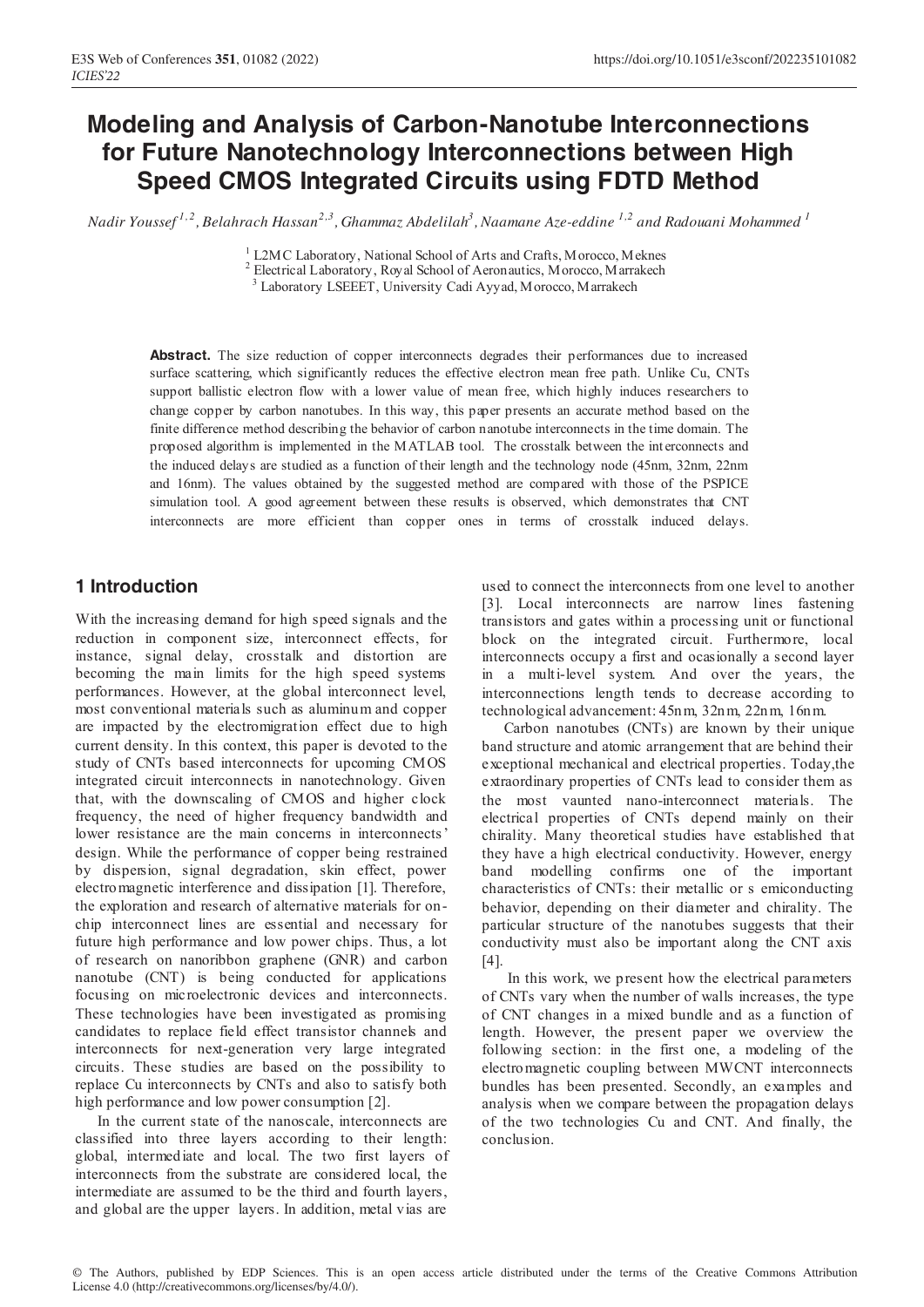## **2 Modeling the electromagnetic coupling between MWCNT interconnect bundles**

MWCNT bundles have potentially shown interesting performances in current very large scale integration (VLSI) nano-interconnects. From a fabrication viewpoint, it is hard to master the growth of a dense bundle containing MWCNTs with equal diameters. However, a realistic bundle is a mixture of MWCNTs with a different number of walls. Thus, this section concentrates on the modeling of a bundle composed by MWCNTs characterized by different number of walls and diameters (called mixed MWCNT bundle (MMB)). Moreover, according to the theory of multiconductor transmission lines (MLT), an equivalent single conductor model (ESC) is used for an MMB arrangement. This model allows the comparison of the dynamic crosstalk delay between MMB structures and conventional bundle structures composed by several MWCNTs with equal diameters (MWCNT (MB) bundle) as a function of length and node technologies [5].

#### **2.1 ESC model based on geometry**

This subsection shows several arrangements of MWCNTs in a bundle which can be dependent on the MWCNT geometry. Initially, a model of the multiconductor transmission lines (MTL) of the MWCNT bundle is used to get the interconnect elements namely capacitance [C], resistance [R] and inductance [L] per unit length [6]. The geometry of the MWCNT over the ground at a distance *h* is shown in Figure 1, which includes various concentric rolled graphene walls of diameters  $d_1, d_2, ..., d_n$ .



Fig.1: Individual MWCNT interconnect above the ground plane.

In the existing CNT technology, the interwall spacing is equal to the Van-Der-Wall distance ( $\delta \approx 0.34$  nm) and can be expressed as [6]:

$$
\delta = \frac{d_i - d_{i-1}}{2}
$$
 (1)  
The outer diameter  $d_n$  of MWCNT can be written as:

 $d_n = d_1 + 2 \times \delta \times (n-1)$  (2)

Where the inner wall is represented by  $d_1$ , and  $n$  represents the total number of walls.

In Figure 2, we present two different conventional and mixed bundle arrangements of CNT interconnects [6].



Fig. 2 : Configurations of MWCNT bundle

The total number of MWCNTs relative to the height  $(h_t)$  and width (w) of the bundle can be written as [7]:

$$
N_{MWCNT} = \left[ N_W N_{h_t} - int \left[ \frac{N_{h_t}}{2} \right] \right]
$$
 (3)

where int[.] represents an integer value,  $N_W$  and  $N_{h_t}$ represent respectively the number of MWCNTs in width (W) and height  $(h_t)$ , and are expressed as [8]:

$$
N_W = 1 + \frac{W - d_n}{d_n + \delta} \text{ and } N_{h_t} = 1 + \frac{h_t - d_n}{(d_n + \delta)\sqrt{3}/2} \tag{4}
$$

To find an equivalent electrical model of a conventional or mixed CNT bundle we need the electrical model of each wall of the MWCNT. The combination of these models allows to obtain a single equivalent electrical model (ESC) of the MWCNT bundle. Indeed, the ESC model supposes that whole walls of the MWCNT and whole MWCNTs in a bundle are parallel and contribute in the conduction. The tunneling conductance  $G_t$  which mainly represents the inter-wall and inter-CNT electron tunneling effects can be neglected in the ESC model due to the negligible interaction between two walls of a MWCNT [9]. Nevertheless, each MWCNT bundle has three main parasitic elements resistance  $[R_{\text{ESC}}]$ , capacitance  $[C_{\text{ESC}}]$  and



Fig. 3: Equivalent circuit ESC model of MWCNT

The equivalent resistance of the ESC model is written as [10,11]:

 $R'_{ESC} = R_{lump} + R_{ESC}l$  (5)

$$
here
$$

 $\mathbf{w}$ 

$$
R_{lump} = \left[ \left( \frac{1}{(N_{MWCNT})_{m_1}} \left( \frac{R_q}{\sum_{i=1}^{n_1} N_i} + R_{mc} \right) \right)^{-1} + \cdots + \left( \frac{1}{(N_{MWCNT})_{m_k}} \left( \frac{R_q}{\sum_{i=1}^{n_k} N_i} + R_{mc} \right) \right)^{-1} \right]^{-1}
$$
(6)  

$$
R_{ESC} = \left[ \left( \frac{1}{(N_{MWCNT})_{m_1}} \left( \frac{R_q}{\sum_{i=1}^{n_1} N_i \lambda_{mpf,i}} \right) \right)^{-1} + \cdots + \qquad (7)
$$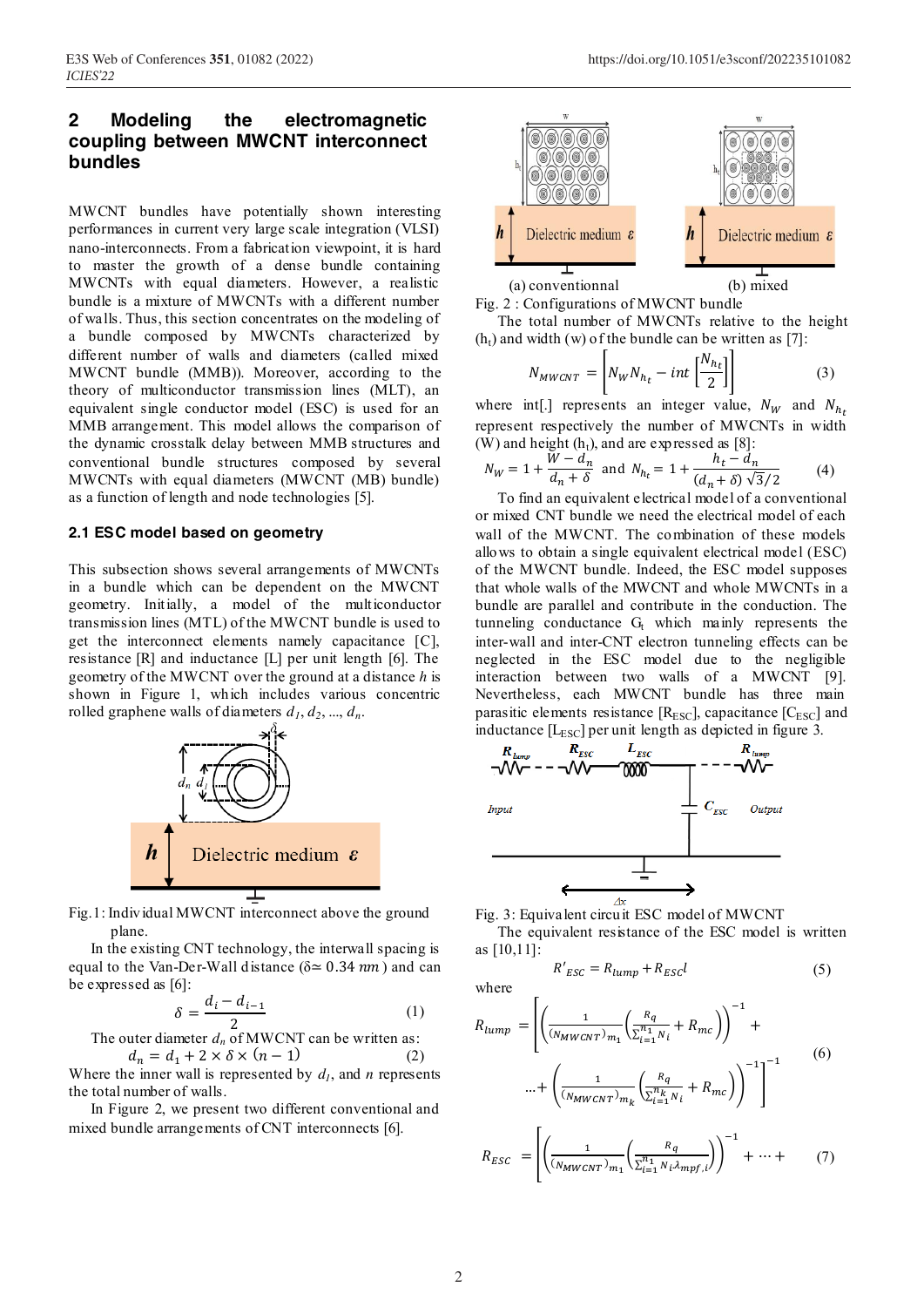$$
\left(\frac{1}{(N_{MWCNT})_{m_k}}\left(\frac{R_q}{\sum_{i=1}^{n_k} N_i \lambda_{mpf,i}}\right)\right)^{-1}\right]^{-1}
$$

*Rq* represent quantum or intrinsic resistance;

*R<sub>mc</sub>* represent resistance of imperfect nanotube-metal contact;

 $N_i$  represents the conducting channels number in  $i^{\text{th}}$ MWCNT wall;

 $\lambda_{mpf,i}$  represent the mean free path for  $i^{\text{th}}$  wall present in the MWCNT structure;

 $m_1, m_2, \ldots, m_k$  are the various types of MWCNT in the bundle;

 $n_k$  is the walls' number in the  $k^{\text{th}}$  type of MWCNT;

*l* is the interconnect length;

The equivalent capacity of the ESC model in Figure 3 is composed of  $[10, 11]$ :

$$
C_{ESC} = \left(1/C_{Q,ESC} + 1/C_{E,ESC}\right)^{-1}
$$
\nWhere

$$
C_{Q, ESC} = \frac{2e^2}{h v_F} \times [(N_{MWCNT})_{m_1} \sum_{i=1}^{n_1} N_i + \dots (N_{MWCNT})_{m_k} \sum_{i=1}^{n_k} N_i]
$$
(9)

and

 $\overline{\phantom{a}}$ 

$$
C_{E, ESC} = \frac{2\pi \varepsilon_0 \varepsilon_r}{\cosh^{-1}\left[\left(\frac{(d_n + 2h)}{d_n}\right)\right]} \times N_W
$$
 (10)

where h and e are respectively the Planck's constant and the electron charge; and  $v_F$  is the Fermi velocity.

The inductance of the ESC model is expressed as [10,11]:

$$
L_{ESC} = L_{K,ESC} + L_{M,ESC} \tag{11}
$$

$$
L_{K, ESC} = \left[ \left( \frac{1}{(N_{MWCNT})_{m_1}} \left( \frac{L_K}{\Sigma_{i=1}^{n_1} N_i} \right) \right)^{-1} + \dots + \left( \frac{1}{(N_{MWCNT})_{m_k}} \left( \frac{L_K}{\Sigma_{i=1}^{n_k} N_i} \right) \right)^{-1} \right]^{-1}
$$
(12)

$$
L_K = \frac{h}{2e^2 \nu_F} \tag{13}
$$

$$
L_{M,ESC} = \frac{\mu_0}{2\pi} \cosh^{-1} \left( \frac{d_n + 2h}{d_n} \right) \tag{14}
$$

#### **2.2 Analysis of electromagnetic coupling in mixed CNT bundle using FDTD method**

Consider N CNT interconnect lines as shown in figure 4, modeled by the following system of coupled partial differential equations (Telegrapher's equations) [12]:

$$
\begin{cases}\n\frac{\partial}{\partial x}\mathbf{V}(x,t) + \mathbf{R}_{ESC}\mathbf{I}(x,t) + \mathbf{L}_{ESC}\frac{\partial}{\partial t}\mathbf{I}(x,t) = \mathbf{0} \\
\frac{\partial}{\partial x}\mathbf{I}(x,t) + \mathbf{C}_{ESC}\frac{\partial}{\partial t}\mathbf{V}(x,t) = \mathbf{0}\n\end{cases}
$$
\n(15)

Where the currents **I** and voltages **V** are written in Nx1 column vector form, and interconnect parameters  $\mathbf{R}_{\text{ESC}}$ ,  $L_{ESC}$  and  $C_{ESC}$  are expressed in NxN matrices per unit length.





In this work we will present the Finite Difference method in the Time Domain (FDTD) to solve the equations system (15). This method is based on the discretization of the spatial domain into Nx cells each of length  $\Delta x$  and the time domain into  $Nt$  intervals each of duration  $\Delta t$ . This discretization uses an interlaced leap-frog scheme such that the currents are computed at  $(t+\Delta t/2)$  steps and  $(x+\Delta x)$ positions, whereas the voltages are computed at  $(t+\Delta t)$ steps and  $(x+\Delta x/2)$  positions. From the system of equations (15) we can calculate the current and voltage at any point on the interconnect lines MWCNT by: For  $k=2,3,... Nx$ 

 $V_{k+1/2}^{n+1} = V_{k+1/2}^n + A \left[ I_k^n \right]$  $\int_{k-l}^{n+1/2} -I_{k}^{n}$  (16)

For k=1,2,3, ... Nx  
\n
$$
I_k^{n+3/2} = BDI_k^{n+1/2} + B[V_{k+1/2}^{n+1} - V_{k-1/2}^{n+1}]
$$
\n(17)

Where A, B and D are square matrices NxN dependent on the line parameters  $R_{\text{ESC}}$ ,  $L_{\text{ESC}}$  and  $C_{\text{ESC}}$ :

$$
A = \left[\frac{\Delta x}{\Delta t} C_{\text{esc}}\right]^{-1}; B = \left[\frac{\Delta x}{\Delta t} L_{\text{esc}} + \frac{\Delta x}{2} R_{\text{esc}}\right]^{-1}; D = \left[\frac{\Delta x}{\Delta t} L_{\text{esc}} - \frac{\Delta x}{2} R_{\text{esc}}\right]
$$

To find out the currents and voltages at the extremities of the structure investigated, the nature of the load circuits must be taken into account. The voltage and current at the near extremity are expressed by  $V_1$  and  $I_0$  respectively. It is noticed that to apply the boundary conditions of equation (16),  $\Delta x$  must be replaced by  $\Delta x/2$ . Thus, at k=1 equation (16) becomes:

$$
V_I^{n+1} = EV_I^n + 2A \big[ G_{lump} V_0^{n+1} - I_I^{n+1/2} \big] \tag{18}
$$

With

$$
V_0^{n+1} = F \left[ \frac{I}{\Delta t} C_d V_0^n + G_d V_s^{n+1} + G_{lump} V_1^{n+1} \right]
$$
 (19)

where  $G_{lump} = (R_{lump})^{-1}$ ,  $G_d = (R_d)^{-1}$ ,  $E = [U + 2A G_{lump} ]^{T}$ ,  $F = [G_d + G_{lump} + \frac{1}{\Delta t} C_d ]^{T}$ The voltage at  $k=Nx+1$  is given by:  $\mathbf{1}$  $\mathbf{I}$ 

$$
V_{Nx+1}^{n+1} = EV_{Nx+1}^n + 2EA\left(\frac{1}{2}G_{lump}V_{out}^{n+1} + I_{Nx}^{n+1/2} - \frac{1}{2}I_{out}^n\right)
$$
 (20)  
The output voltage and current are given by:

 $V_{\text{out}}^{n+1} = QV_{\text{out}}^{n} + \Delta t C_L^{-1} G_{\text{lump}} V_{\text{NDX}+1}^{n+1}$  (21)

$$
I_{out}^{n+1} = G_{lump} (V_{NDX+1}^{n+1} - V_{out}^{n+1})
$$
 (22)

where  $Q = U - \Delta t C_L^{-1} G_{lump}$  with U is a unit matrix.

Of these equations, the voltages and currents along the line are evaluated during a specific time of the equations in terms of previous voltage and current values. Nevertheless, the FDTD method gives a near-accurate resolution if the following conditions are met:

-The spatial increment step ∆x must be small enough relative to the wavelength to achieve good spatial resolution.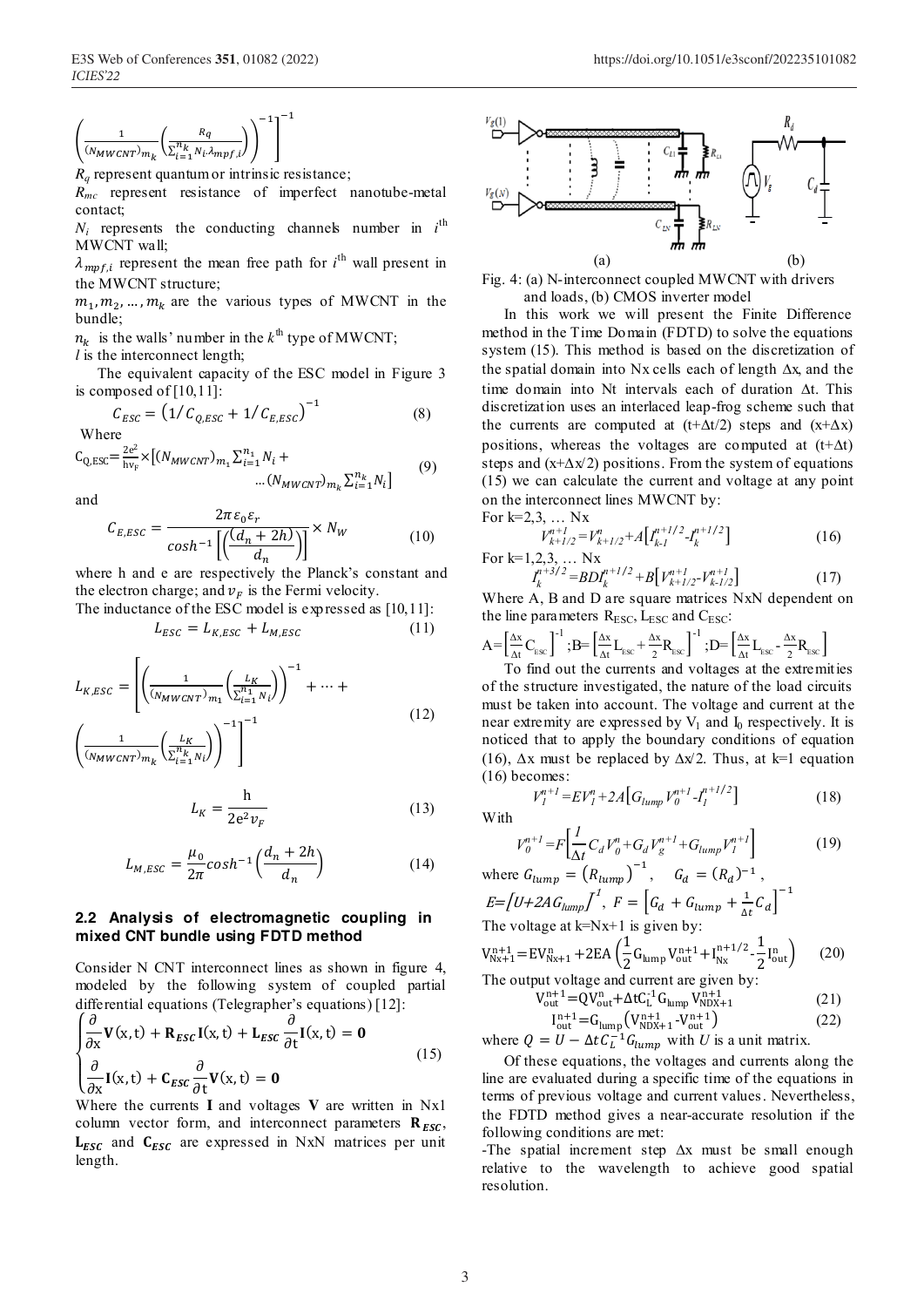-The time step ∆t must be small to ensure the CFL stability condition [12].

The relationships of the voltage and current at input, output and along the line interconnects are implemented in MATLAB. Some examples will be studied in the following section.

### **3 EXAMPLES AND ANALYSIS**

#### **3.1 Comparison between the propagation delays of the two technologies Cu and CNT**

In order to validate the reason for replacing Cu with CNT as already mentioned in the introduction, it is necessary to make a comparison between the delays associated with Cu and CNT interconnects. This was one of the factors limiting the performance of Cu interconnects. To do this, we performed a modeling on MATLAB by integrating the proposed algorithms as well as the different values of the electrical parameters R, L, C for different technologies as a function of the length to know the delay of the output voltage of the interconnect. This delay is obtained by measuring the time needed to reach half of the maximum of the output signal. The MATLAB results as a function of technology node and length for Cu and CNT are summarized in the table below.

Table 1: Interconnection output delay for Cu and CNT results.

|                             | $cu$  | <b>CNT</b> | $\mathbf{Cu}$ | <b>CNT</b>  |
|-----------------------------|-------|------------|---------------|-------------|
| Delay (ps)                  | 45nm  | 45nm       | 32nm          | 32nm        |
| $l = 100 \mu m$             | 74,69 | 14,76      | 167,4         | 15,19       |
| $l = 200 \mu m$             | 81,99 | 16,13      | 183,7         | 17,78       |
| $\overline{l=300\mu m}$     | 104,7 | 18,09      | 214,3         | 21,16       |
| $\overline{l} = 400 \mu m$  | 122,5 | 20,17      | 264,1         | 24,73       |
| $l = 500 \mu m$             | 142,4 | 22,61      | 299           | 29,44       |
| $l = 600 \mu m$             | 156,4 | 25,83      | 328,6         | 34,81       |
| $l = 700 \mu m$             | 175,4 | 28,83      | 362,9         | 40,03       |
| $l = 800 \mu m$             | 199,4 | 32,11      | 389,8         | 46,67       |
| $l = 900 \mu m$             | 209   | 35,72      | 442,7         | 52,91       |
| $\overline{l} = 1000 \mu m$ | 224,5 | 40,25      | 492,8         | 60,76       |
|                             | $cu$  | <b>CNT</b> | $_{\rm Cu}$   | <b>CNT</b>  |
| Delay (ps)                  | 22nm  | 22nm       | <b>16nm</b>   | <b>16nm</b> |
|                             |       |            |               |             |
| $l = 100 \mu m$             | 430,2 | 16,76      | 1056          | 19,66       |
| $l = 200 \mu m$             | 479,5 | 22,06      | 1126          | 28,69       |
| $\overline{l} = 300 \mu m$  | 545,8 | 28,18      | 1252          | 40          |
| $l = 400 \mu m$             | 615,0 | 36,31      | 1388          | 52,91       |
| $l = 500 \mu m$             | 719,2 | 45,1       | 1524          | 68,45       |
| $\overline{l} = 600 \mu m$  | 823,6 | 58,13      | 1665          | 86,66       |
| $l = 700 \mu m$             | 915,1 | 68,06      | 1820          | 108         |
| $\overline{l=800\mu m}$     | 1016  | 80,58      | 2016          | 129,6       |
| $l = 900 \mu m$             | 1110  | 95,1       | 2262          | 155,6       |

We can observe from Table 1 that the propagation delays through the interconnects increase with increasing length and decreasing technology node for each material. In addition, the Cu-based interconnect delay increases more significantly by the order of tens than that of CNT due to the high resistance of copper.

#### **3.2 Crosstalk induced delay in MWCNT**

In this subsection, we focus on a coupled three-line MWCNT system where the parameters RESC, LESC, and CESC are calculated from the relationships described above. The circuit corresponding to this configuration is shown in Figure 5.



Fig. 5: Example of a three interconnect MWCNT structure test circuit.

The MWCNT interconnect lines are excited with step signals with rise time  $T_r=20ps$  and amplitude  $V_a=0.9V$ . The length of the lines for the reference configuration is *l*= 1mm and the observation time is fixed to  $t_{\text{stop}} = 0.5$ ns. Load capacitive  $C<sub>L</sub>=1fF$ .

In this three coupled line system, we consider respectively line 1 as aggressor, line 2 as victim and line 3 as aggressor in order to observe the induced voltage at the output of line 2. Thus different cases of input signal switching are analyzed to compare the propagation delays for different states of the excitation sources.

After obtaining the input and output voltage recurrence relations, we implemented them on MATLAB. Also simulated the structure with the PSPICE tool. The obtained results are grouped on the following tables.

Table 2: Time delays at second line MATLAB and PSPICE results.

| <b>Type</b>         | Line-1                                           | Line-2                                   | Line-3                      |
|---------------------|--------------------------------------------------|------------------------------------------|-----------------------------|
| mode                | (Agressor)                                       | (Victim)                                 | (Agressor)                  |
| Type-1              | $0 \rightarrow 1$                                | $0 \rightarrow 1$                        | $0 \rightarrow 1$           |
| Type-2              | $0 \rightarrow 1$                                | $0 \rightarrow 1$                        | Gnd                         |
| $Type-3$            | $0 \rightarrow 1$                                | $0 \rightarrow 1$                        | $1\rightarrow 0$            |
| Type-4              | $1\rightarrow 0$                                 | $0 \rightarrow 1$                        | Gnd                         |
| Type-5              | $1\rightarrow 0$                                 | $0 \rightarrow 1$                        | $1\rightarrow 0$            |
| <b>Type</b><br>mode | <b>Delay line-2</b><br><b>Proposed</b><br>method | <b>Delay line-</b><br>2<br><b>PSPICE</b> | <b>Relative</b><br>error(%) |
| Type- 1             | 44,77ps                                          | 43,1ps                                   | 3,7                         |
| Type-2              | 52,63ps                                          | 50,15ps                                  | 4,7                         |
| Type-3              | 80,45ps                                          | 78,13ps                                  | 2,88                        |
| Type-4              | 93,85ps                                          | 91,92ps                                  | 2,06                        |
| $Type-5$            | 110,3 <sub>ps</sub>                              | 108,68ps                                 | 1,47                        |